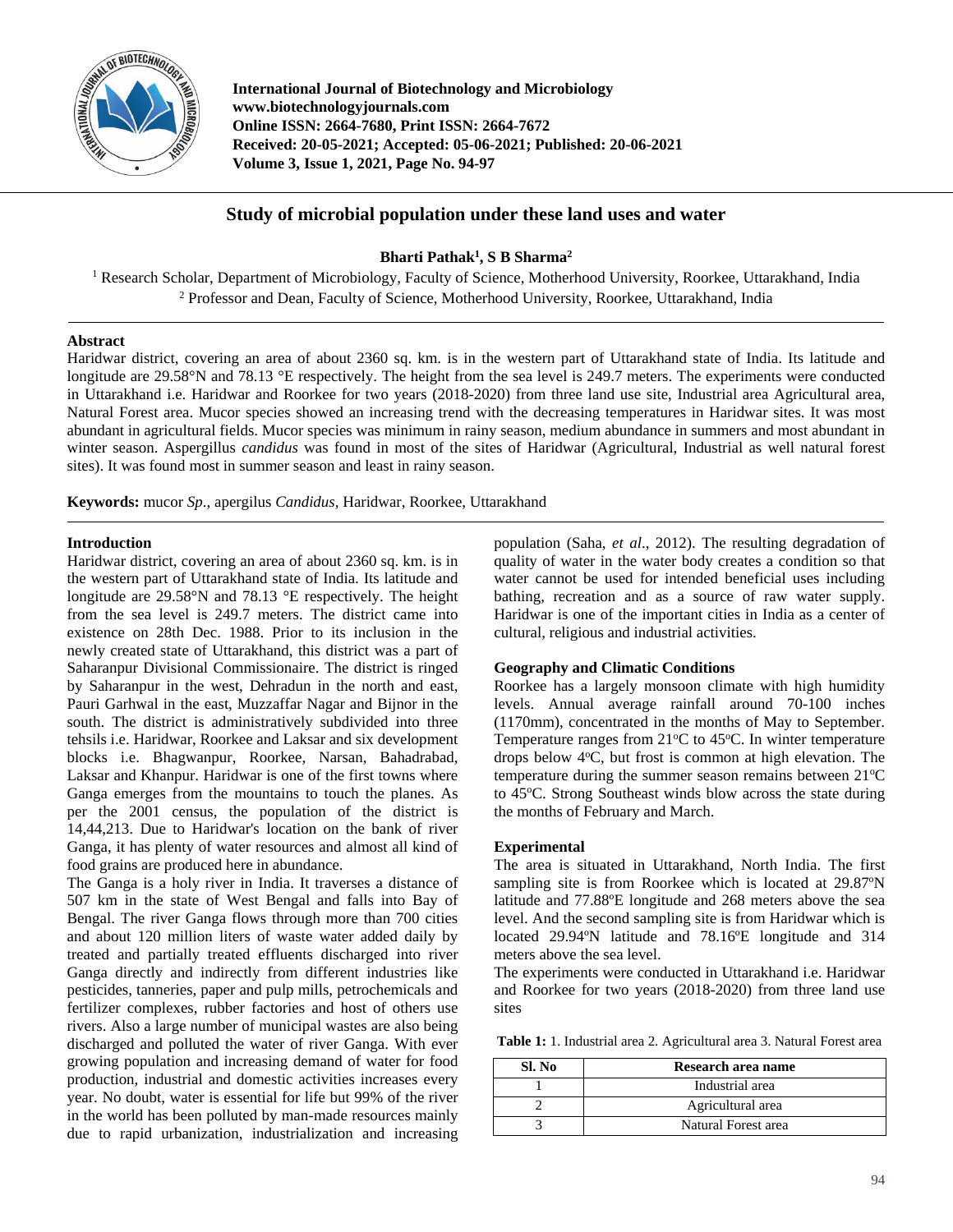| Land use area          | Site name                  | Site notation  | Latitude & longitude                |
|------------------------|----------------------------|----------------|-------------------------------------|
| 1. Industrial area     | Bhagwanpur                 | D1             | N 25°54'35.98" & E 93°41'32.25"     |
|                        | Roorkee                    | D <sub>2</sub> | N 25°55'35.98" & E 93°46'35.37"     |
| 2. Agricultural Area   | Landhaura                  | D <sub>3</sub> | N 25°50' 31.19" & E 93°45' 46.35"   |
|                        | Laksar                     | D4             | N 25°48' 25.12" & E 93°48'0.65"     |
| 3. Natural Forest Area | Chilla Wild Life Sanctuary | D <sub>5</sub> | N 25°46' 22.76'' & E 93°48' 58.13'' |
|                        | Roshanabad                 | D6             | N 25° 45' 51.34" & E93°52' 49.05"   |





**Fig 1**





#### **Sampling period**

**S**amples will be collected at different time intervals from different land use areas of Roorkee and Haridwar for consecutive years 2017-2018 & 2018-19.

#### **Sampling frequency**

First sample of soil and groundwater will be collected in the month of February, second sample of soil will be collected in the month of June, third sample of the soil will be collected in the month of October and the fourth sample in the month of February from different sites of Roorkee and Haridwar for one year (2018-2019).

#### **Collection of soil samples**

The soil samples will be collected at depth 0-15cm, using screw-auger. 21 points subsamples will be taken randomly from each site and mixed thoroughly to form composite samples (approx. 3kg soil) each. The soils will be put into plastic bags, labeled and immediately transported to the laboratory for analysis (Subra, 2001; Okonkwo, 2010)<sup>[15]</sup>. Each soil sample was divided into two parts; the first part was sent to be analyzed for soil physical and chemical properties. The second part of the soil sample was isolated to obtain pure soil bacterial and fungal cultures at the Environmental laboratory of College of Forestry, SHUATS, Prayagraj.

### **Results**

#### **Colony Forming Unit**

Soil samples will be taken from different land use areas, were sieved through a 2mm sieve. One gram of each sample was mixed with 10ml of deionized water in a screw-capped bottle. The soil solutions were then serially diluted down to five steps. One ml of each sample was pipetted into a petri dish in 03 replications, and was then mixed with nutrient agar (Subra, 2001; Jackie, 2013) [15] . The mixtures in the petri dishes were allowed to solidify and were incubated at 28˚C for 48 hours. The petri dishes were then removed from the incubator and the colonies enumerated using the plate count method (Julia *et al*., 2005; Jackie, 2013).

#### **Microbial analysis**

The isolates of bacteria will be identified using morphological and biochemical characteristic studies as suggested by Bergey and Holt (Bergey, D.H.; Holt, J.G). The fungal isolates will be stained with lactophenol cotton blue and observed under the microscope for identification of mycelial and spore structures. The isolated bacterial species will be classified into many groups based on their morphology and biochemical characteristics studies (Bergey, D.H.; Holt, J.G and Prescott, L.M.; Harley, J.P.; Klein, D.A) and the fungal species will be classified based on cultural and microscopic spore characteristics (Benson, H.J and Aneja, K.R).

#### **Isolation and Identification of Soil Fungi**

The soil dilution plate method (Manoch, 1998) was used to isolate fungi from the soil samples. Each soil sample was diluted to  $1 \times 10^{-4}$  concentration suspension. Then, 1 mL of the soil suspension (containing 0.0001 gm wet weight soil) was drawn by pipette into a Petri dish 90 mm in diameter.

A mixture of 25 mL of warm, melted glucose-ammonium nitrate agar (GAN) added with Rose Bengal and streptomycin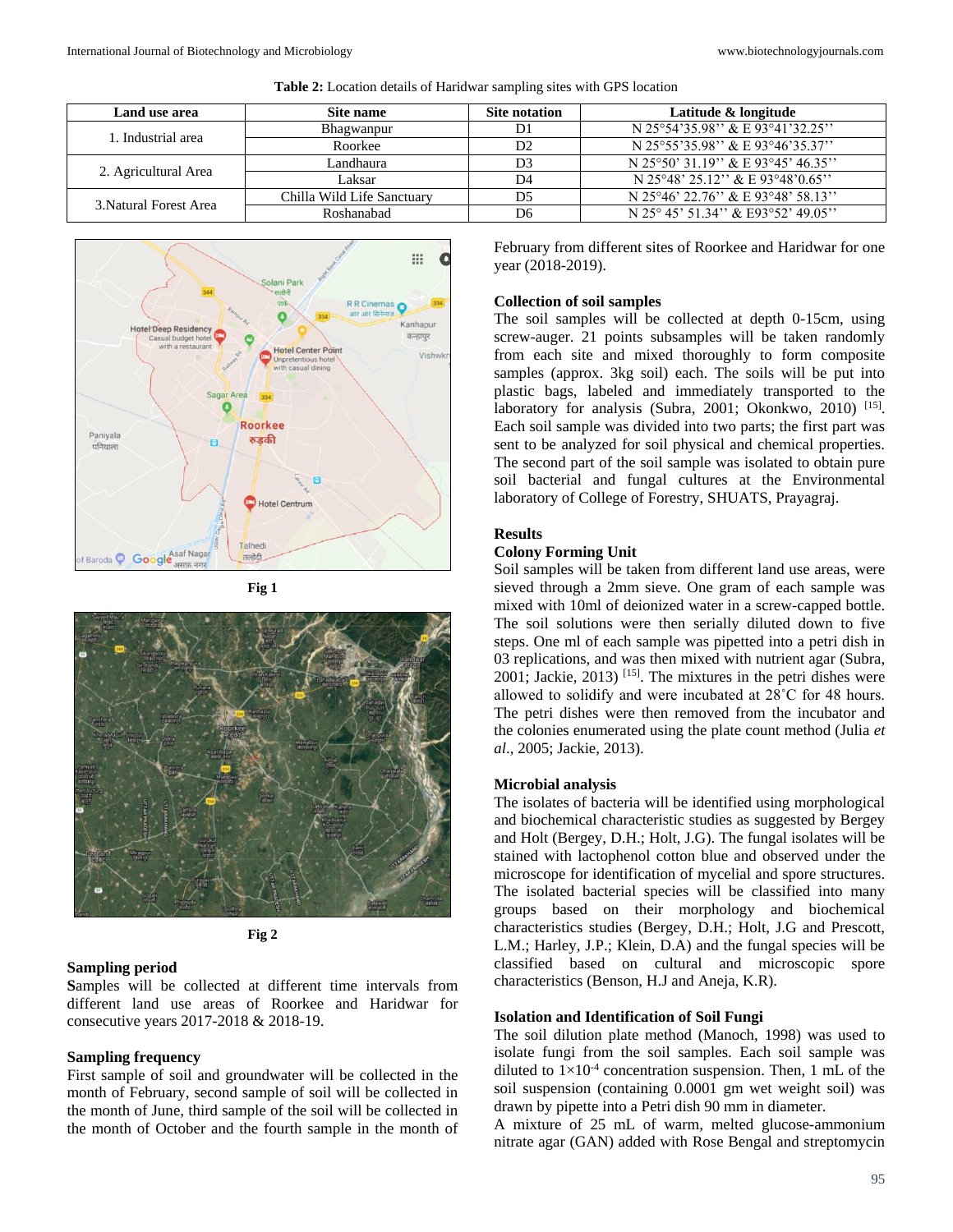was poured over the soil suspension and the Petri dish was rotated gently to let the soil suspension mix well with the agar medium.

Five replications were completed for each soil sample (0.0005 g wet weight soil/sample). Since nine soil samples/land use type were collected, there were 45 Petri dishes/ land use type (0.0045 g wet weight soil/land use type). All the Petri dishes were incubated at room temperature (26-28°C) in darkness for 3-5 d or longer. After incubation, the emerging fungal colonies were examined. Hyphal tips of the different colonies were transferred to potato dextrose agar (PDA) slants using a transfer needle. The tube slants were incubated in indirect light at room temperature for two week, then grouped into presumed entities on the basis of the morphological characters of the colonies.

The total number of colonies of each entity was recorded. Identification of fungal species was based on morphological characteristics in plate cultures on suitable media and observation under compound and dissecting microscopes.

### **Statistical analysis**

The number of colonies of a soil fungus/0.0045 g wet weight soil/land use type was converted to the number of colony forming units (CFU)/g wet weight soil/land use type or the abundance of a soil fungus. By summing up all the individual abundance records of a soil fungus in a land use type, the total abundance or total CFU/g wet weight soil for a land use type was obtained.

### **Discussion**

The present study was carried out in Uttarakhand i.e. Haridwar and Roorkee for two years (2018-2020) from three land use sites 1. Industrial area, 2. Agricultural area, 3. Natural Forest area. The natural forests, agricultural areas and agricultural areas were taken for the study. A total number of 02 fungal species *Mucor sp., Aspergillus candidus.* (Table 1).

**Table 3:** Mucor sp. and Aspergillus candidus

|                      | <b>Haridwar</b> |                                                                                                     |  | Roorkee |  |  |
|----------------------|-----------------|-----------------------------------------------------------------------------------------------------|--|---------|--|--|
|                      |                 | Industrial Area Agricultural Area Natural Forest   Industrial Area Agricultural Area Natural Forest |  |         |  |  |
| Mucor sp.            |                 |                                                                                                     |  |         |  |  |
| Aspergillus candidus |                 |                                                                                                     |  |         |  |  |

### **Seasonal Abundance of Fungal and bacterial species**

**Mucor** *sp***.:** Mucor species showed an increasing trend with the decreasing temperatures in Haridwar sites. It was most abundant in agricultural fields. Mucor species was minimum in rainy season, medium abundance in summers and most abundant in winter season. On the other hand, it was not detected in agricultural fields of Roorkee site in rainy season. But it was detected in Industrial area sites of Roorkee, still most abundant in winter season.







**Fig 4**

## **Aspergillus** *candidus*

Aspergillus *candidus* was found in most of the sites of Haridwar (Agricultural, Industrial as well natural forest sites). It was found most in summer season and least in rainy season. On the other hand, in Roorkee sites, it was found mostly in Industrial area sites during rainy and winter seasons.